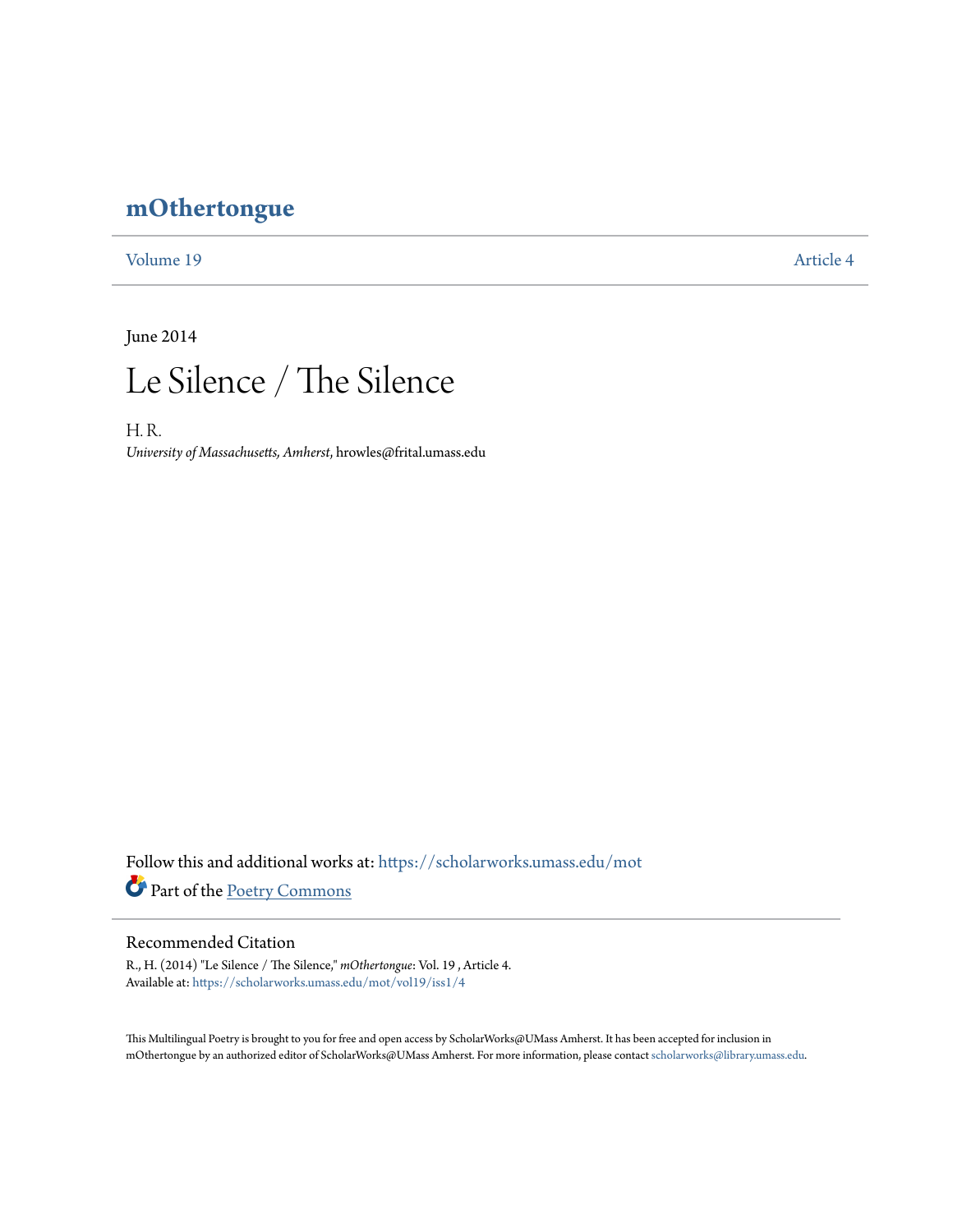## Le Silence *H.R.*

C'est quoi ce sentiment Que tu relèves en moi ? Est-ce l'espérance, l'espoir, Ou une simple curiosité ?

C'est quoi cette électricité Que je vois dans tes yeux ? Est-ce un reflet De quelque chose dans les miens ?

Tu me parlais, Mon joue contre ton écharpe, Et je me berçais entre tes phrases, Le courant de tes mots

La musique de ta langue Résonne au plus profond de moi, Dans un endroit intouchable Introuvable, Peut-être illusoire

Nous partageons ce beau moment Quand le silence laisse parler nos yeux

Comment se fait-il Que nous pensons la même chose Sans dire un seul mot ?

Nos moments de silence Sont les plus beaux de tous